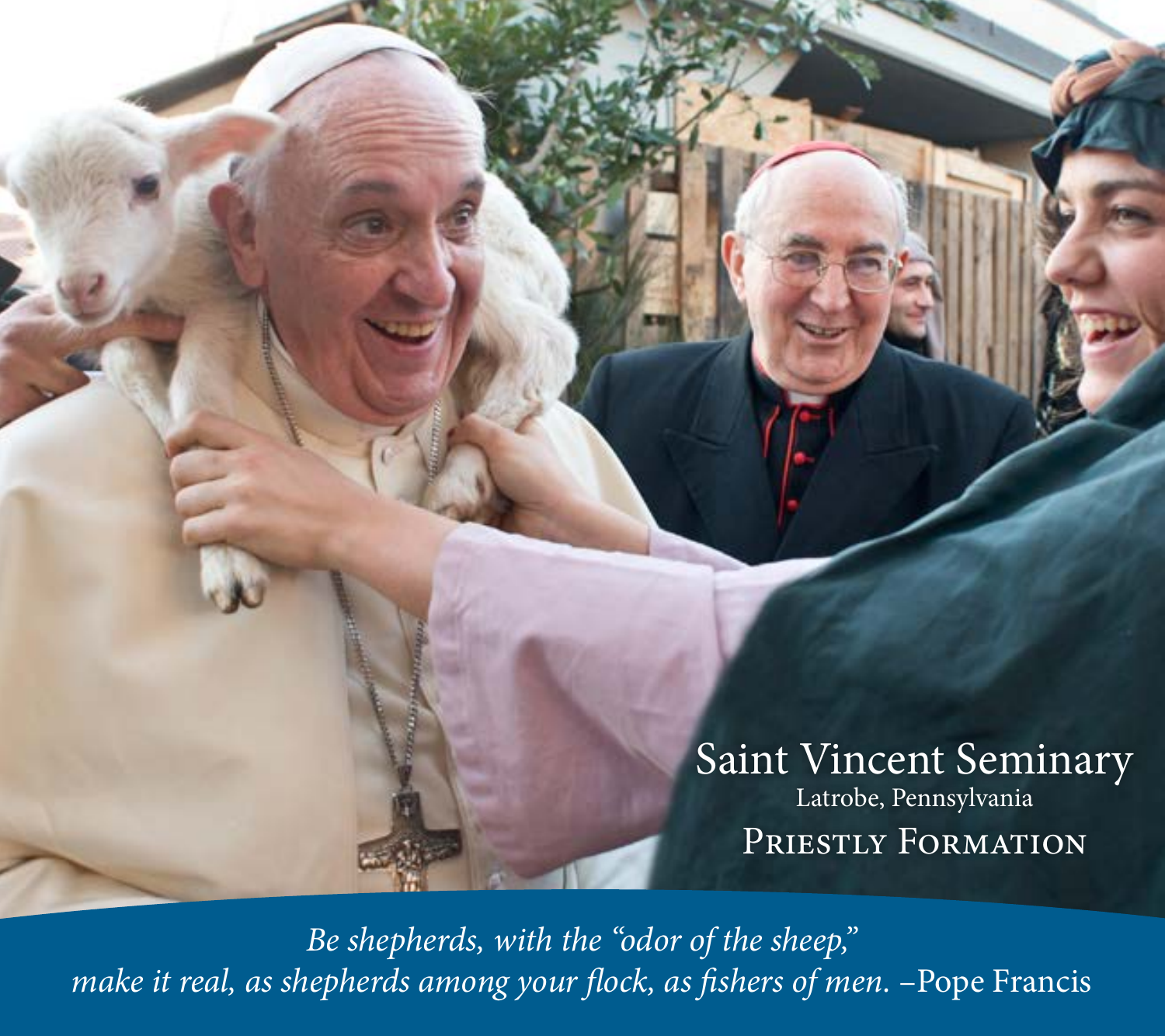

# SAINT VINCENT SEMINARY

### Board of Regents

*Report of the Bishops' Committee on Priestly Formation*

T he Saint Vincent Seminary Board of Regents established a Bishops' Committee on Priestly Formation in 2012. Each constituent bishop of Saint Vincent Seminary was invited to serve as a member of the Committee, whose charge was to make a thorough evaluation of the *Program of Priestly Formation* (*PPF*) at Saint Vincent.

*Remember the four pillars: spiritual life, intellectual life, apostolic life and community life.*  You must build your vocation on these four elements. - Pope Francis

The Committee examined the four pillars of the *PPF*—human, spiritual, intellectual, and pastoral—as they are currently implemented at Saint Vincent including an evaluation of their integration into the life of each seminarian. This Report contains recommendations which build upon existing strengths and on new initiatives.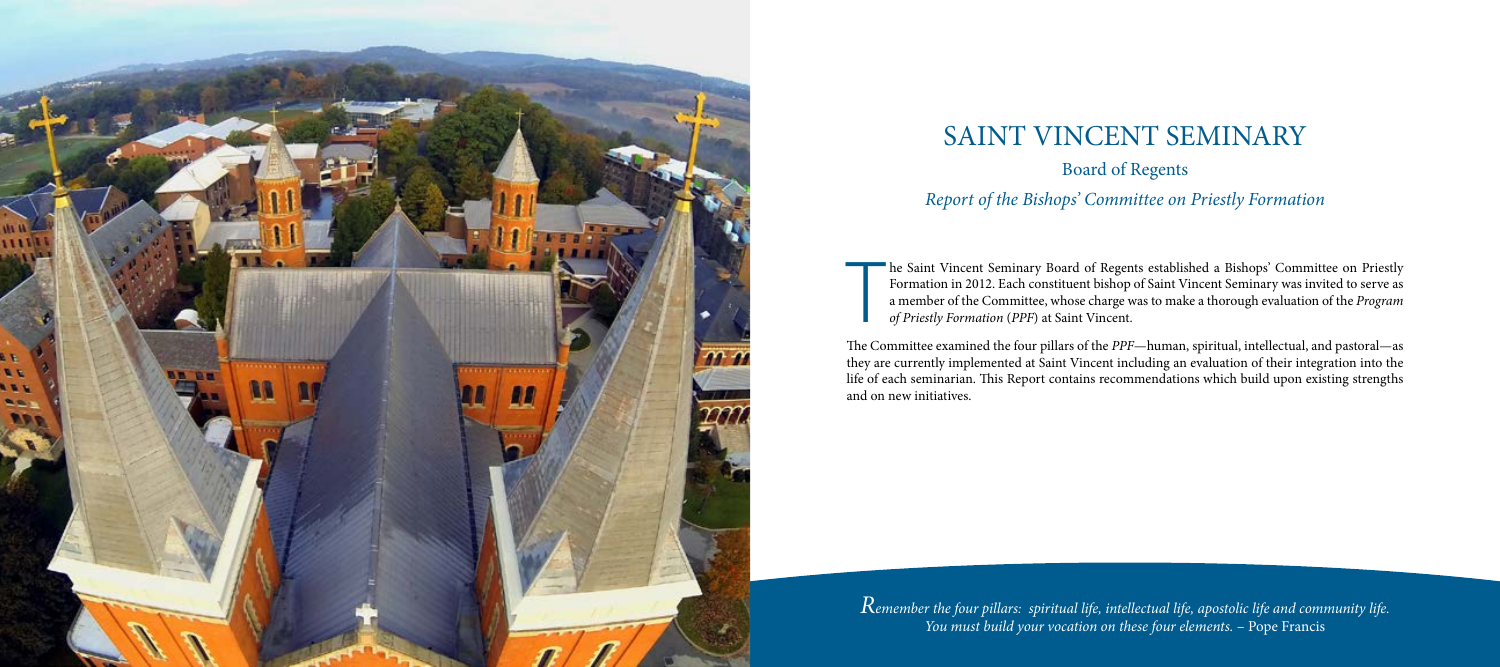## Pre-Theology — Philosophical Formation Program

• THE SEMINARY'S CONSTITUENT BISHOPS designed a Pre-Theology program which immerses new students in an integrated manner into the full rigor of the *PPF* from the day of their entrance. The program offers focused *individual* 

A SUMMERTIME *Pre-Theology pastoral immersion experience followed by intensive formation weekends each semester* provides experience in the enhancement and integration of each of the formation pillars and offers a firm foundation for ongoing discernment of a call to priestly ordination and the ever-expanding role of the priest in leadership,

SAINT VINCENT SEMINARY has the *on-campus presence of three licensed psychological counselors devoted solely to seminary formation* who stand fully in accord with the *PPF* standards on such counseling (cf. *PPF* §§51-57). They work

THE SEMINARY'S DIRECTOR OF PRE-THEOLOGY FORMATION, Rev. Deacon Lawrence Sutton, Ph.D., is a licensed clinical psychologist and a permanent deacon of the Diocese of Pittsburgh. Deacon Sutton *addresses human formation issues as they come to light from the very beginning of a candidate's formation*, including the screening process of

• In the fall of 2015 Saint Vincent Seminary will offer a *Master's Degree in Catholic Philosophical Studies.* This degree satisfies the Congregation for Catholic Education's newest requirements for philosophical formation, set to take effect



- *attention* on human and spiritual formation.
- evangelization, and ministry to persons with disabilities.
- in the 2016-2017 academic year.
- closely with the seminarians in the formation process.
- candidates from constituent dioceses.
- 

*T* he four pillars should be integrated right from the first day of entrance. – Pope Francis

DEACON SUTTON is also the author of the critically-acclaimed book *How to Welcome, Include, and Catechize Children with Autism and Other Special Needs: A Parish-Based Approach*. His extensive experience in working with persons with disabilities provides the seminarians with an instructional foundation that helps them to integrate persons with disabilities into the sacramental and social life of their parishes and the entire Church.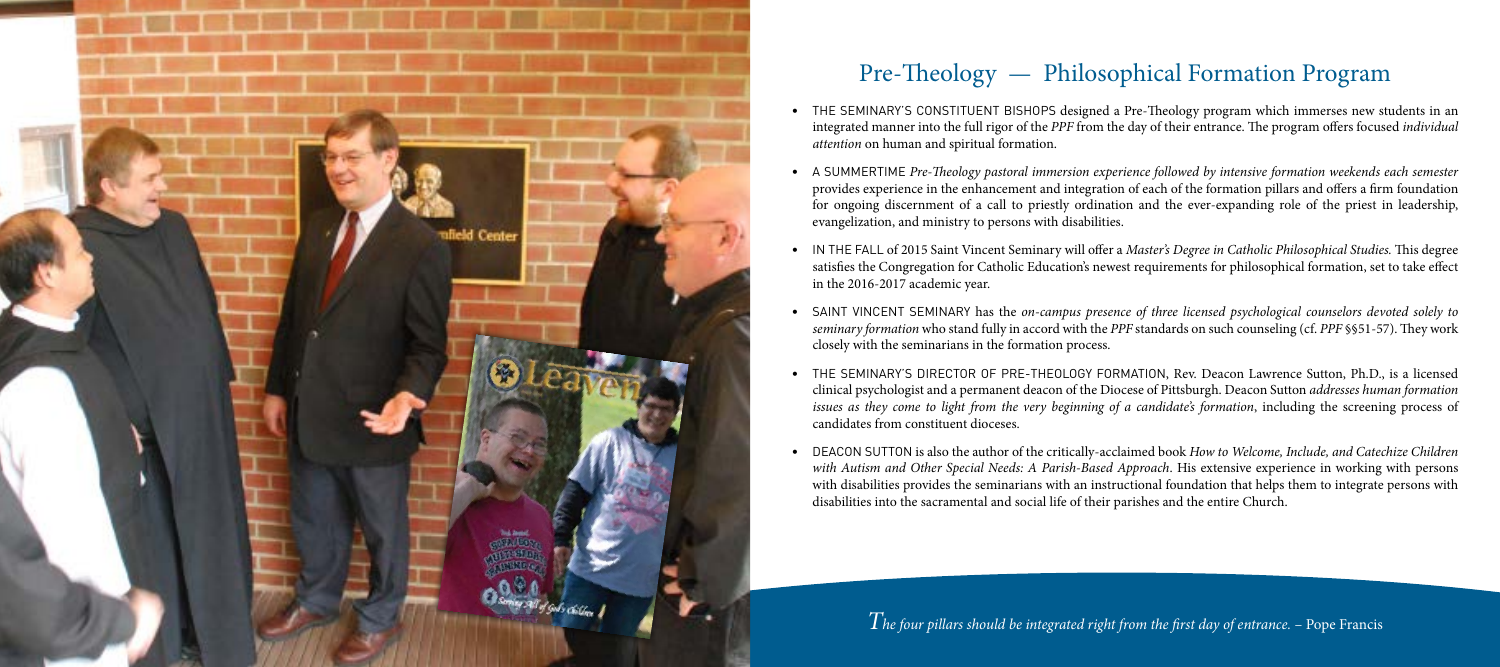*If the seminary is too large, it ought to be divided into smaller communities with formators who are equipped really to accompany those in their charge. Dialogue must be serious, without fear, sincere.* – Pope Francis

## Human Formation

POPE FRANCIS ARTICULATES a vision of seminary formation in which faculty and formators are to be genuinely familiar with each seminarian. *The size of Saint Vincent Seminary enables the formation faculty to truly know the men in their charge*, and to engage with them regularly in serious dialogue and mentoring, carefully tracking their progress

THIS INDIVIDUAL ATTENTION *to the integrated formation of seminarians* is reflected in the outstanding record of Saint Vincent Seminary among all American seminaries in retaining priests in active ministry: more than 94 percent ordained over the past 25 years (1989 – present) are still in full time priestly ministry.

• THE SEMINARY has carefully crafted its seminarian assessment surveys, especially written profiles and review protocols. These assessments consistently result in *truly probative and absolutely frank annual seminarian profiles* that have been repeatedly commended by constituent bishops and diocesan vocation directors for their insight, objective detail, accuracy, and helpfulness in assessing the readiness of a seminarian for ordination.

THE STANDARD PROTOCOL providing feedback to visiting constituent bishops and vocation directors includes *personal meetings with the entire Rector's Council*. Constituent bishops and vocations directors frequently laud this process as revealing the excellent rapport which Saint Vincent faculty and formators have with their seminarians.

HUMAN FORMATION concerns are professionally addressed through the *on-campus presence of three psychological counselors devoted solely to seminary formation* who stand fully in accord with the PPF standards on such counseling

A FULL RANGE of psychological evaluation and assessment services for candidates and seminarians, developed under the direction of the Seminary's constituent bishops, is offered to dioceses by Rev. Deacon Lawrence Sutton, Ph.D.

VIRTUS TRAINING is provided to all seminarians immediately upon their entry at Saint Vincent, in accord with the standards established by the USCCB *Charter for the Protection of Children and Young People.*



- and particular needs.
- 
- 
- 
- (cf. *PPF* §§51-57). They are familiar with and available to all seminarians.
- 
-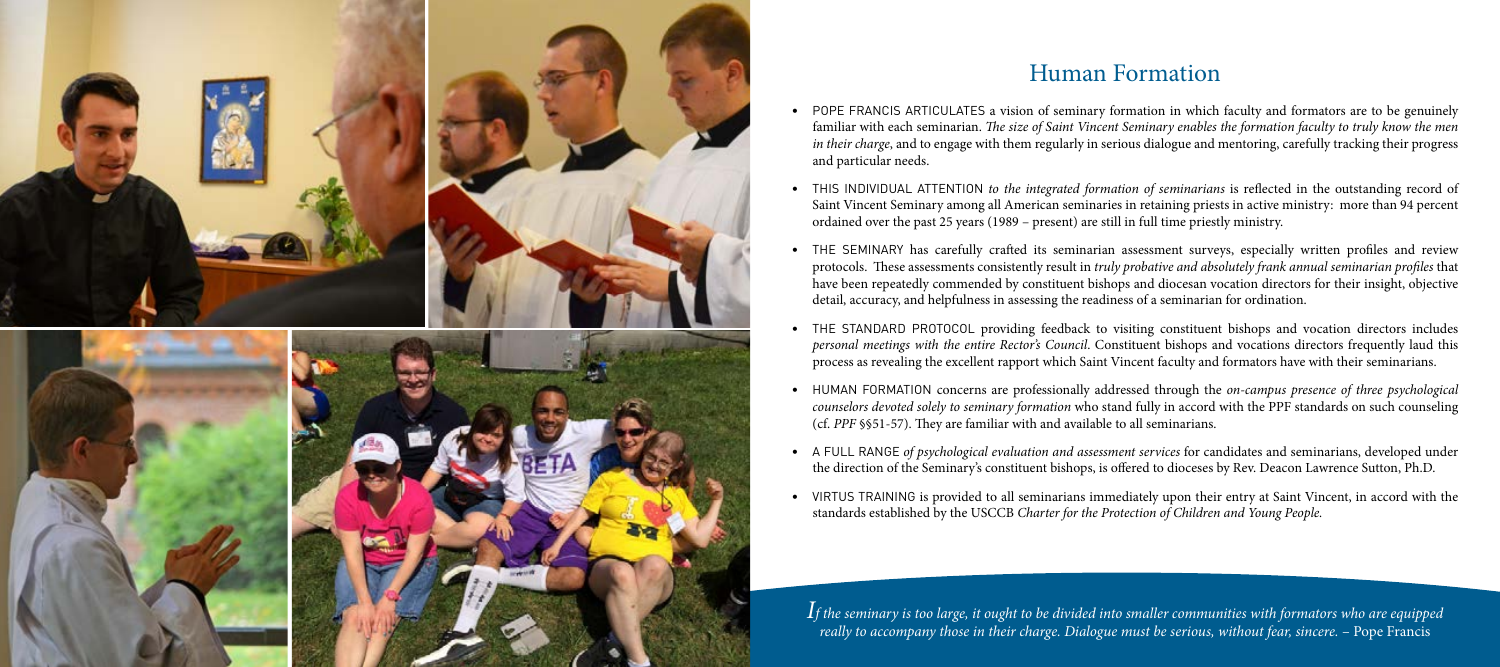## Spiritual Formation

SPIRITUAL FORMATION has been at the heart of the Saint Vincent Seminary formation program for the last quarter century. Constituent bishops and Seminary alumni have regularly praised the strong spiritual formation at Saint Vincent. This formation has continued to animate their faithful service to the Church through their years of priestly ministry.

ON-GOING FORMAL TRAINING is required for all adjunct spiritual directors—only those priests who participate in annual spiritual direction workshops serve as adjunct spiritual directors. Recent training sessions include:

• Archbishop Rino Fisichella, S.T.D., President of the Pontifical Council for the New Evangelization, on "Spiritual Conversion and the New Evangelization" (February 18, 2014).

• Bishop Mark Bartchak, J.C.D., Bishop of Altoona-Johnstown, on "The Nature and Purpose of

A BROAD SELECTION of formally trained and approved diocesan and Benedictine spiritual directors guide the men in their care to a fruitful priestly spirituality, centered on the Eucharist, and looking prayerfully to Mary as the model

• THE SPIRITUALITY OF SAINT VINCENT SEMINARY is grounded in the Gospel of Jesus Christ and the living tradition of the Church in accord with the Magisterium, and shaped by the Benedictine heritage of liturgical prayer, study,

THE STRONG SPIRITUAL BONDS formed during their years of formation at Saint Vincent are witnessed by the more than one hundred priest alumni and clergy from constituent dioceses who make their canonical retreat at Saint Vincent

CELIBACY and affective maturity formation are addressed clearly and in a positive and affirming manner across all

• Br. John Mark Falkenhain, O.S.B., Ph.D., of the Saint Luke Institute, on "Celibacy Formation and



- 
- - Spiritual Direction in Seminaries" (September 18, 2013).
	-
	- Sexual Identity" (September 24, 2014).
- Christian disciple and the devoted patron of evangelization.
- hospitality and community.
- each year.
- four pillars of priestly formation.

*How beautiful it is to see priests who are joyous in their vocation! This never happens without prayer, prayer of the heart, that dialogue with the Lord that is the heart of the priestly life.* – Pope Francis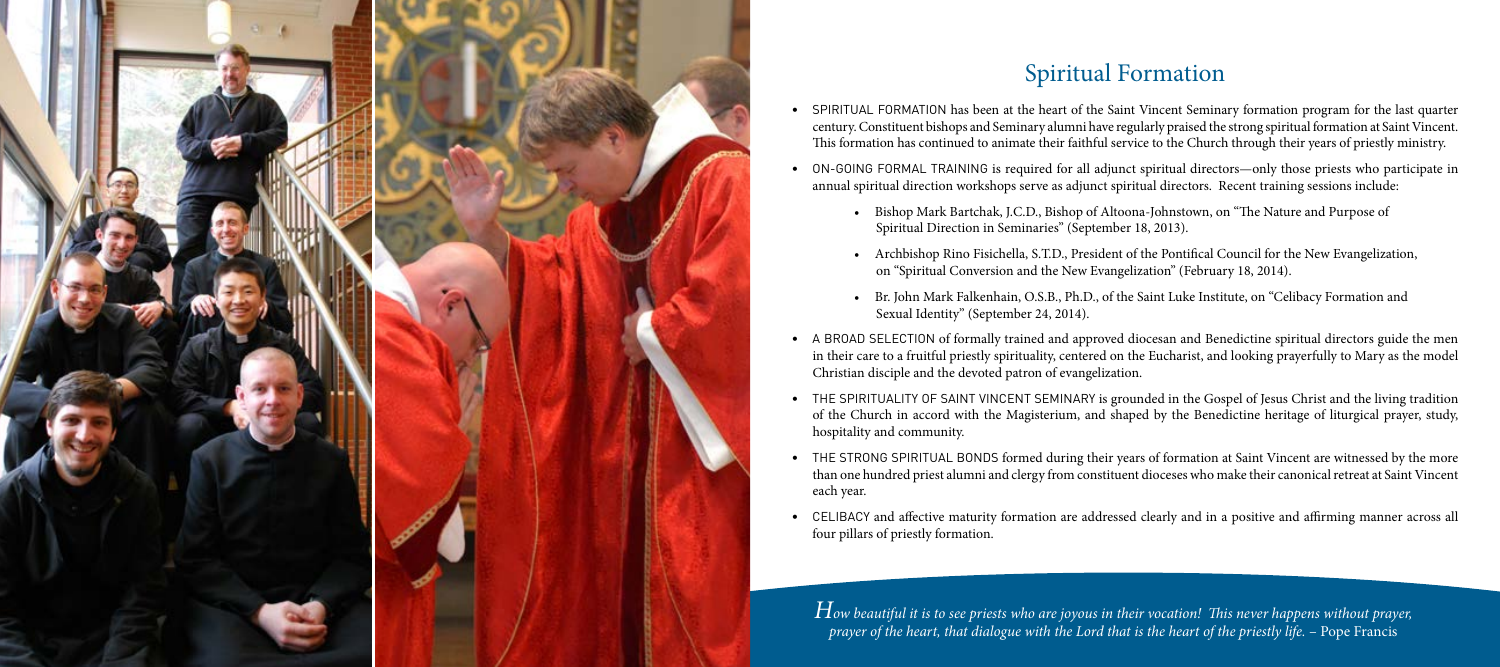### Intellectual Formation

POPE BENEDICT XVI observed that Saint Benedict referred to his monastery as a school of the Lord's service, which serves the education of man, including the formation of reason through which man learns to perceive the Living Word

THE FACULTY OF SAINT VINCENT SEMINARY possess world-class credentials, and include members who have studied at Pontifical Faculties in Rome, Louvain, Munich, Jerusalem, Ottawa, Toronto, and Washington, and at outstanding

THE LONG-TERM stability of the Saint Vincent Seminary Faculty stands in contrast to the Faculties of many American seminaries (see the concerns in this regard of the *Apostolic Visitation Report on American Seminaries*, p. 7; and *Pastores* 

• THE WORLD-CLASS INTELLECTUAL FORMATION at Saint Vincent Seminary has been strengthened by its affiliation with the Pontifical Athenaeum of Sant' Anselmo in Rome to grant the S.T.B. degree, and has been commended for its

THE STRENGTH of the intellectual formation at Saint Vincent Seminary builds on the Pre-Theology program, created by the Seminary's constituent bishops, and provides a basis and a desire for life-long learning.

ANTICIPATING THE NEWEST philosophical requirements of the Congregation for Catholic Education, set to take effect in the 2016-2017 academic year, Saint Vincent Seminary will offer a Master's Degree in Catholic Philosophical





- itself.
- universities such as Cambridge and Oxford.
- *Dabo Vobis* §66).
- excellence by the Congregation for Catholic Education.
- 
- Studies beginning in the fall of 2015.
- 

SAINT VINCENT SEMINARY shares a campus with Saint Vincent College, a nationally recognized 1,800 student Benedictine liberal arts college which provides an outstanding range of cultural, intellectual, artistic, musical, and athletic offerings which enrich seminarians' formation experiences and deepen their desire for life-long learning.

*What you learn today is what you will communicate tomorrow, when the sacred ministry will have been entrusted to you by the Church.* – Pope Benedict XVI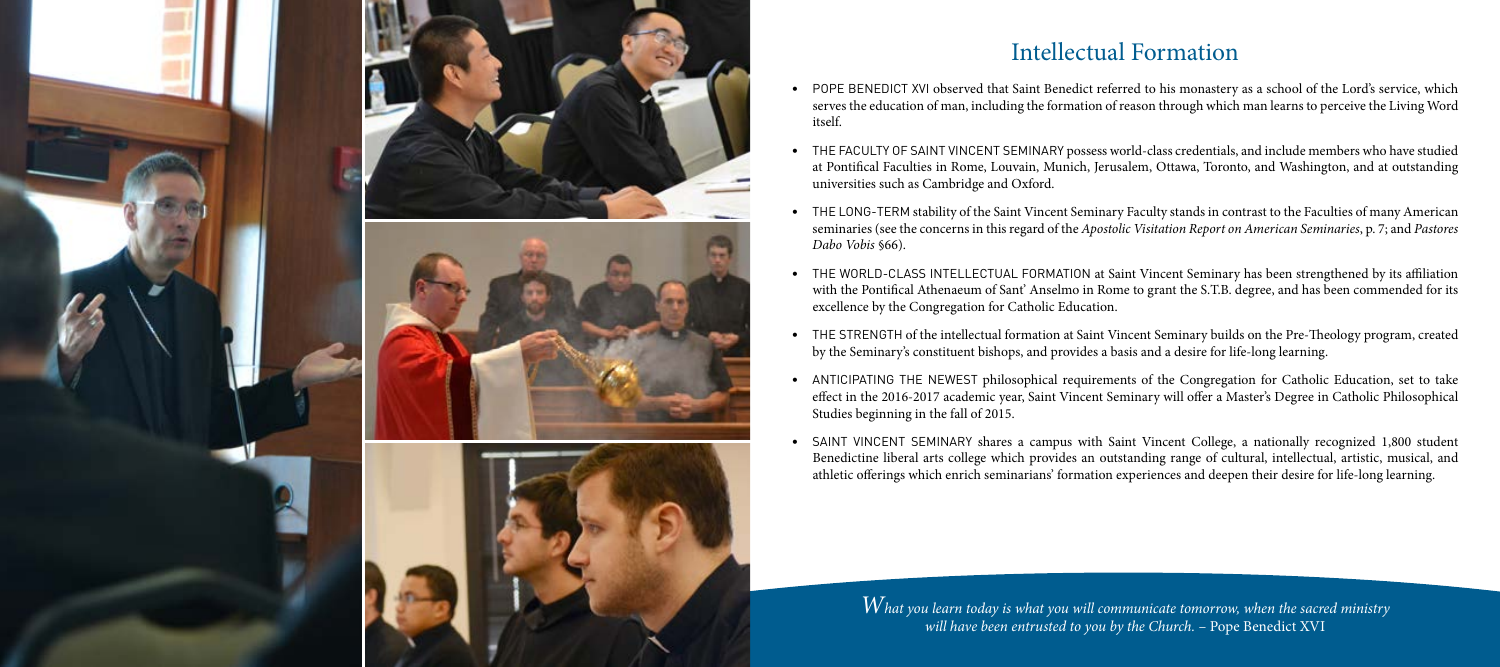### Pastoral Formation

EXPERIENCED LOCAL CLERGY provide a broad range of practical pastoral leadership and administrative training, including the areas of finance, employment, strategic planning, and direction of religious education and sacramental

SAINT VINCENT SEMINARY offers a thorough hospital visitation program of two semesters length for second theologians which provides excellent training and experience in this critical area of pastoral ministry.

THE WIDE RANGE of available pastoral placements for first and third theologians, including service as chaplains to Saint Vincent College sports teams, service to persons with disabilities, visiting the elderly in nursing homes, visiting the mentally ill in residential treatment facilities, and visiting prisoners, allows seminarians to experience a variety of

SAINT VINCENT SEMINARY DEACONS have the opportunity to complete a diaconate assignment in their home diocese. The well-established network of reputable and experienced pastors in the local dioceses who serve as diaconate supervisors provides pastoral practice which is diligently mentored and documented.

THE POPE BENEDICT XVI CHAIR IN BIBLICAL THEOLOGY AND LITURGICAL PROCLAMATION demonstrates the Seminary's

THE SEMINARY'S BROWNFIELD CENTER classroom building features a Practice Chapel which enables the seminarians to experience the celebration of the sacraments and preaching in a realistic liturgical environment, and which allows

SAINT VINCENT SEMINARY is expanding the training available to seminarians in the area of Hispanic ministry, encouraging students to actively seek out opportunities in their home dioceses to serve this growing population.



- preparation programs.
- 
- real-life situations involving pastoral care.
- 
- commitment to excellence in preaching.
- for constructive feedback from their professor and their peers.
- 
- 

*Every vocation is for the mission, and the mission of ordained ministers is evangelization.* – Pope Francis

SAINT VINCENT SEMINARY WELCOMES SEMINARIANS preparing for priestly ministry from countries around the world, including developing nations and countries where Catholics are often persecuted. Studying with these men offers a profound experience of the universality of the Church and the unity of the Body of Christ.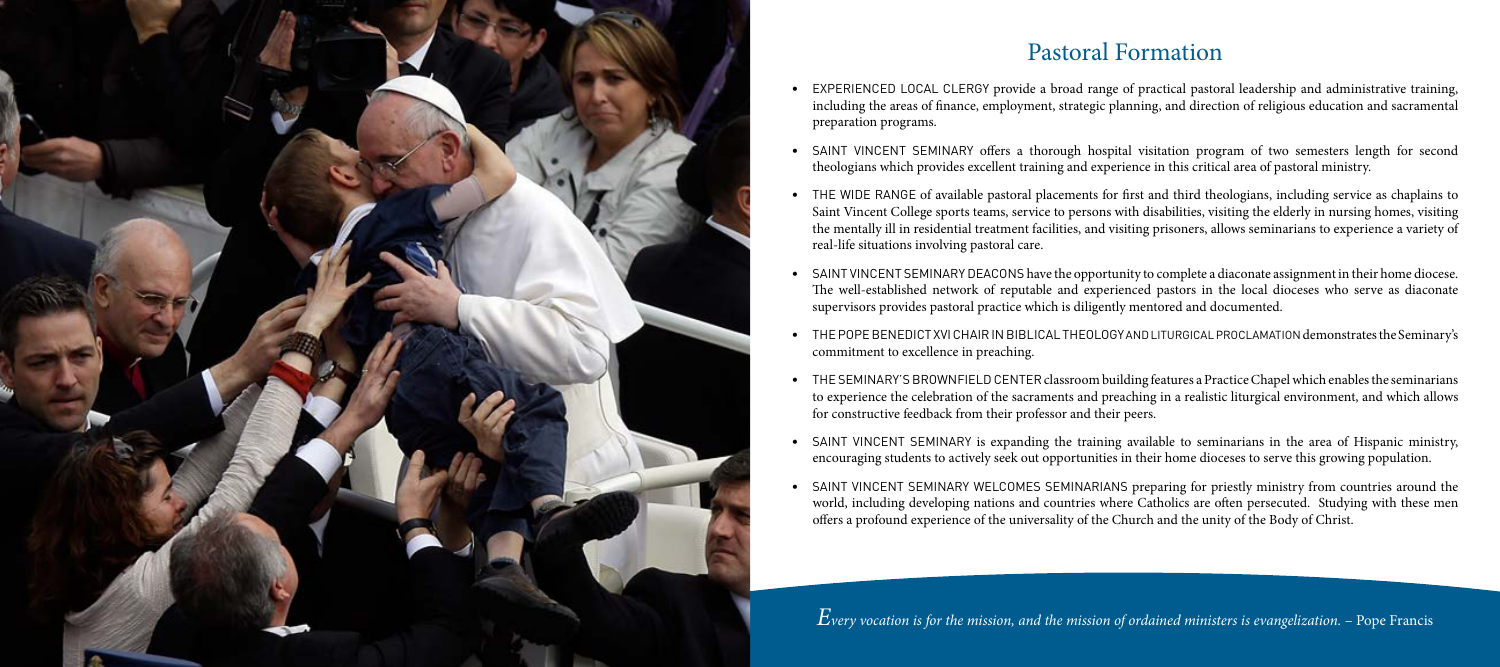

- *The formator should keep in mind that that the person in formation will be called to care for the People of God. In the end we must not form administrators or managers, but fathers, brothers, traveling companions.*
	- Pope Francis